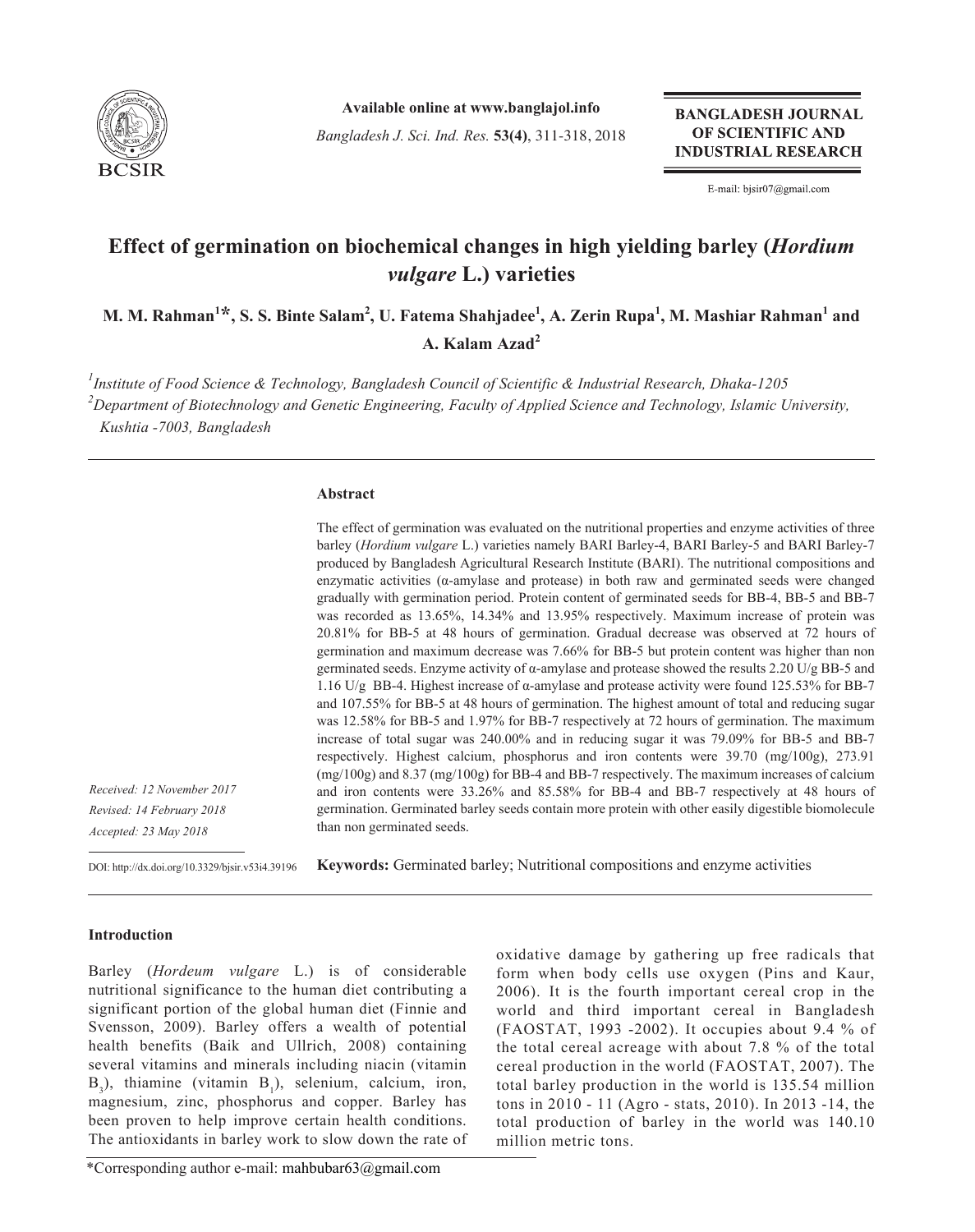In 2012 - 13, the production of barley in Bangladesh was 7000 metric tons (USDA, 2013). Seed germination is one of the oldest and most economical methods of producing and preserving food (Billings, 1998). During the germination of seeds, a massive breakdown of the reserve substances begin with the help of amylolitic, proteolytic and lipolytic enzymes and the products are transported to the growing seedlings for their development (Rahman *et al*., 2007). In addition, germination provides a natural way to reduce the volume of the material to be transported, to destroy undesirable components, to enhance the nutritive value and appearance of the seed (Simango, 1997). The initiation of protein synthesis in germinating seed is another important phenomenon. The highest content of protein was found in wheat, spring barley and spring triticale, which exceeded the content of protein found in winter triticale, winter barley and even in rye. Considering the above mentioned facts, the objectives of present investigation are to determine and compare the protein, mineral, starch, total sugar, reducing sugar and enzymatic activity (protease, α-amylase) among different high yielding Barley varieties at different time intervals.

#### **Materials and methods**

#### *Barley seed sample collection*

Barley seed samples were collected from Bangladesh Agricultural Research Institute (BARI). All the apparatus were provided by the Food Enzymology Section, IFST, BCSIR, Dhaka-1205.Chemicals and solvents used in the study were of analytical reagents grade.

#### *Proximate analysis*

Among proximate analysis, protein content was determined using Macro-Kjeldahl AOAC method (2000). Other proximate analysis including fat, carbohydrate, ash, fibre and moisture contents of raw and germinated maize seeds were evaluated (Ranganna, 1991). Soxhlet apparatus was used for determination of fat by hexane and petroleum benzene  $(40^{\circ}C \cdot 60^{\circ}C)$ extraction for 6 hours. Ash content was calculated by 6 hours of burning in muffle furnace at 600°C. Moisture meter was used for determination of moisture content at 105±5°C temperature. Fiber content was measured by using 0.255N H2SO4 and 0.313N NaOH solution. Starch, reducing sugar and total sugar contents of different seeds were determined by following the method of Ranganna (1991). The mineral content (calcium, phosphorus, and iron) were determined by the method of Anon. (1976).

#### *Enzyme activity assay*

Barley seeds (0.5g) were grinded in a mortar with 0.1M phosphate buffer with respective pH (amylase 6.7 and protease pH 5.5) and finally crushed into paste using a homogenizer. The temperature was maintained at 4°C by putting ice in the outer chamber of the homogenizer. The suspension was then filtered through few layers of cheese cloth in cold room. The filtrate was then collected and clarified further by centrifuging at 10,000 rpm for 15 min at 4<sup>ο</sup> C.

#### *Amylase*

Amylase activity was assayed following the method as described by Jayaraman (1981). One percent starch solution was used as substrate (1.0 gm in 100 ml of 0.1M phosphate buffer, pH 6.7). The amylase activity was measured by estimating the release of maltose evaluated from the standard curve prepared with maltose. One unit of amylase activity was defined as the amount required for liberating 1.0 mg of maltose in 15 min at 37°C.

#### *Protease*

Protease activity was assayed following the modified method as describe by Mahadehvan and Sridhar (1982). Haemoglobin was used as substrate here. Protease activity was measured by estimating the amount of leucine released from haemoglobin. The amount of leucine released was calculated from the standard curve prepared with leucine. One unit of protease activity was defined as the amount required for liberating 1 mg of leucine in 30 min at 37<sup>ο</sup> C.

## **Results and discussion**

Barley is a potential cereal and germination is an inexpensive way to develop the food value therefore, it is very important to investigate the biochemical changes among three high varieties of barley. Proximate compositions from different varieties of non germinated barley seeds were analyzed shown in the Table I. The moisture content of BB-4, BB-5 and BB-7 were found 12.9%, 12.3%, 12.8% respectively. The result showed that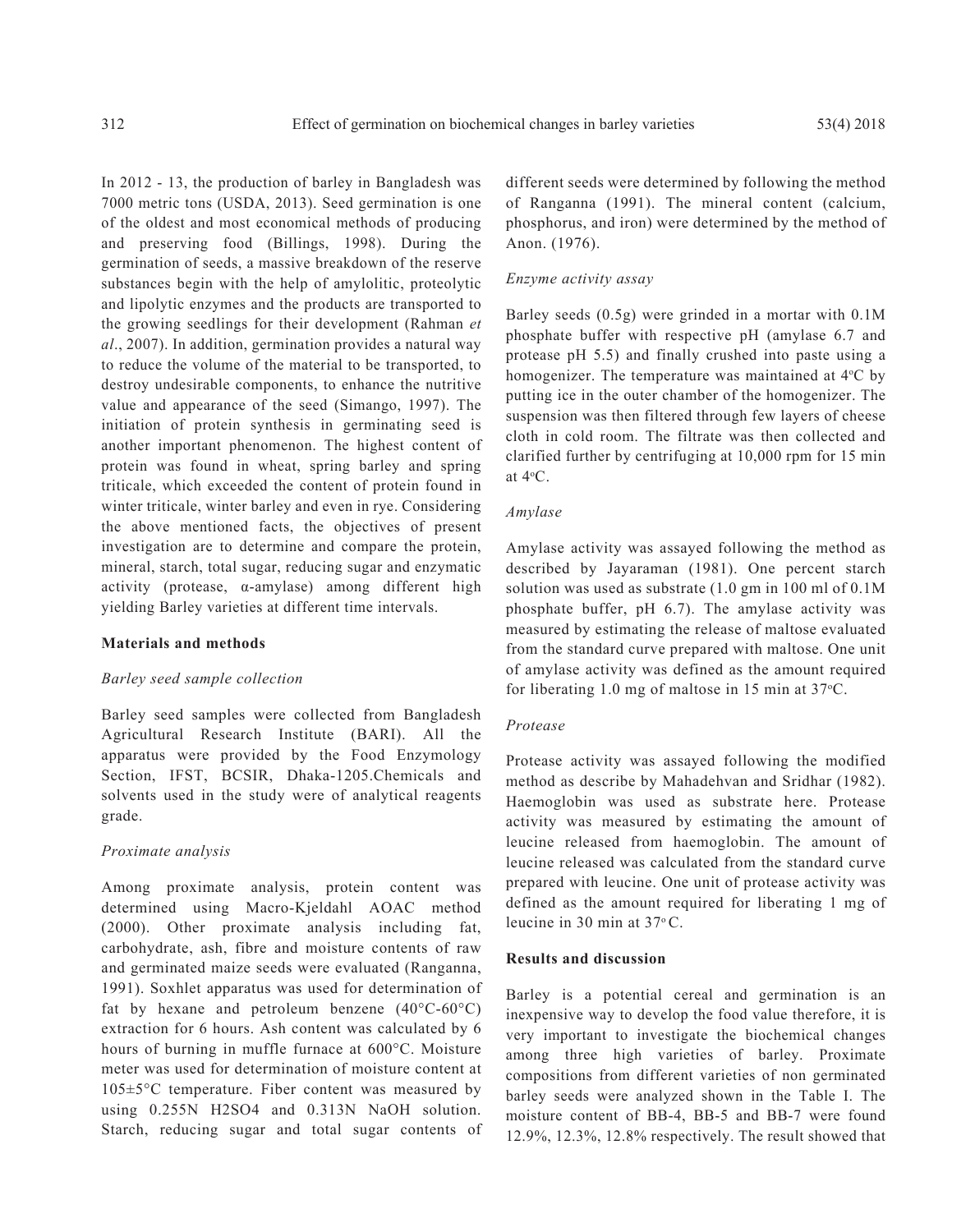ash content of barley seeds BB-4, BB-5, BB-7 were 2.08%, 2.16% and 2.21% respectively (Table I.). Ali *et al*. (1992) reported that ash content of barley seed was 3.90%, which was similar to the result of the present study. The (336.236 Kcal) followed by BB-5 (335.01 Kcal) and the lowest amount was found in BB-7 (333.617 Kcal). Fairbairn *et al.* (1999) observed the energy content of barley was 336 Kcal.

|  | Table I. Proximate composition of different varieties of barley seeds |  |  |  |
|--|-----------------------------------------------------------------------|--|--|--|
|  |                                                                       |  |  |  |

| Parameters Name of varieties                                 |                                                                     | the control of the control of the control of the control of the control of the control of the control of the control of the control of the control of the control of the control of the control of the control of the control |  |
|--------------------------------------------------------------|---------------------------------------------------------------------|-------------------------------------------------------------------------------------------------------------------------------------------------------------------------------------------------------------------------------|--|
|                                                              | BB - 4 * BB - 5 * BB - 7 *                                          |                                                                                                                                                                                                                               |  |
| Moisture (%) $12.9 \pm 0.01$ $12.3 \pm 0.01$ $12.8 \pm 0.01$ |                                                                     |                                                                                                                                                                                                                               |  |
| Ash (%) $2.08 \pm 0.01$ $2.16 \pm 0.01$ $2.21 \pm 0.01$      |                                                                     |                                                                                                                                                                                                                               |  |
| Protein (%) 11.40 ± 0.02 11.87 ± 0.02 11.65 ± 0.01           |                                                                     |                                                                                                                                                                                                                               |  |
| Fat $(\%)$ 1. 71 $\pm$ 0.01                                  | $1.68 \pm 0.01$ $1.64 \pm 0.01$                                     |                                                                                                                                                                                                                               |  |
|                                                              | Crude Fibre (%) $5.18 \pm 0.01$ $5.96 \pm 0.01$ $5.77 \pm 0.02$     |                                                                                                                                                                                                                               |  |
|                                                              | Carbohydrate (%) $71.91 \pm 0.01$ $71.99 \pm 0.02$ $71.77 \pm 0.01$ |                                                                                                                                                                                                                               |  |
|                                                              | Energy $336.236 \pm 0.01$ $335.01 \pm 0.01$ $333.617 \pm 0.01$      |                                                                                                                                                                                                                               |  |
| (Kcal. per100 g)                                             |                                                                     |                                                                                                                                                                                                                               |  |

\*Here, BB-4 = BARI Barley-4, BB-5 = BARI Barley-5, BB-7 = BARI Barley-7

 $\pm$  = Standard deviation based on triplets

protein content of barley seed BB-4, BB-5 and BB-7 was found to be 11.40%, 11.87% and 11.65% respectively (Table I). The protein content found from this study were similar to the value 12.00% mentioned by Potter and Hotchkiss (1996) for protein content in barley .The fat content of barley seed for BB-4, BB-5, BB-7 was 1.71%, 1.68% and 1.64% respectively (Table I). According to Kamal *et al*. (2013), fat content ranged from 1.5 - 2.9% almost similar to present study. The crude fibre contents of different barley seeds were varied from 5.18 to 5. 96 %.The BB-5 variety was found to have the highest fiber content (5.96%) followed by BB-7 (5.77 %) and the lowest amount was found in BB -4 (5.18%). Ijabadeniyi and Adebolu (2005) reported slightly lower values (2.07 - 2.77%) of the fibre content for the *Zea mays* L. varieties grown in Nigeria. Carbohydrate is the major chemical component of the *H. vulgare* seed. The carbohydrate content of BB-4, BB - 5, BB -7 was found to be  $71.91\%$ , 71.99% and 71.77% respectively (Table I). The energy content was varied from 333.617 to 336.236 %. The energy content of BB-4 variety was found to be the highest

Mineral content of germinating barley seeds were shown in the Table II**.** The variety BB-4, BB-5 and BB-7 showed the gradual increase of calcium, phosphorus and iron contents till 48 hours then it was decreased at 72 hours of germination. The result found that maximum calcium content was 39.70 mg/100gm for BB-4 and the increase was 33.26%. The result was in accord with Rupa *et al.* (2018). The variety of BB-7 showed the highest amount of phosphorus 273.91 mg/100 gm at 48 hours of germination and lowest was found 268.11 mg/100gm for BB-5 variety. Phosphorus content of rice, barley and chickpea are almost similar obtained by Ibukun (2008). The phosphorus content in barley grown in Jordan, Morocco by the FAO ranges 179-350 (mg/100g). Maximum increase of phosphorus among the three barley seeds was 12.47% and maximum decrease was 9.51% found in BB-4 and BB-7 respectively.

BB-4, BB-5 and BB-7 variety showed highest iron content 8.37(mg/100 g) for BB-7 after 48 hours of germination. The BB-7 variety showed the maximum increase and decrease of iron 85.59% at 48 hours of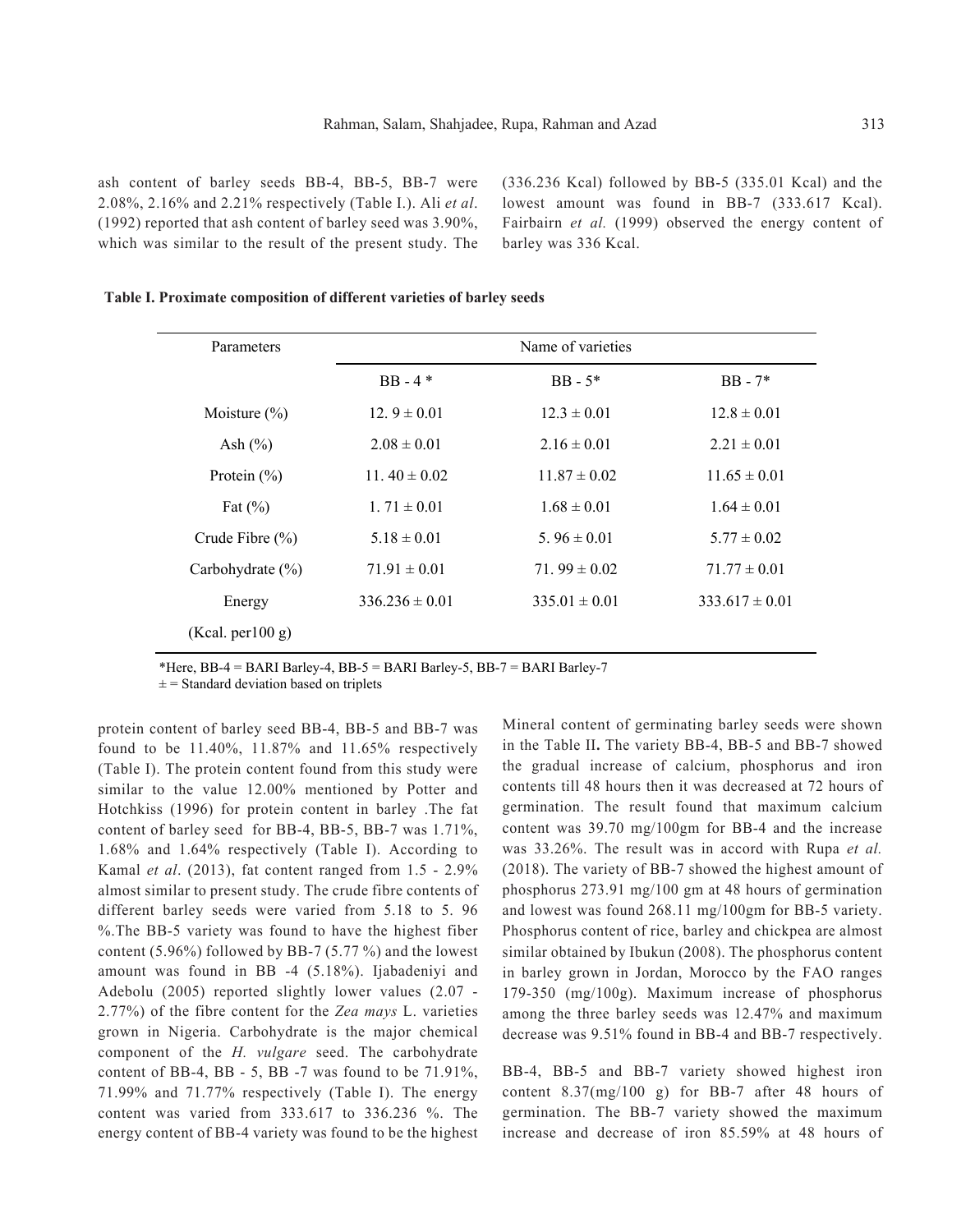| Parameters<br>Variety    |        | Duration of germination |                   |                   |                    |  |  |
|--------------------------|--------|-------------------------|-------------------|-------------------|--------------------|--|--|
|                          |        | 0 <sub>hrs</sub>        | $24$ hrs          | 48 hrs            | $72$ hrs           |  |  |
|                          | $BB-4$ | $29.79 \pm 0.01$        | 35.04 $\pm$ 0.015 | 39. $70 \pm 0.02$ | $25.08 \pm 0.01$   |  |  |
| Calcium<br>(mg/100g)     | $BB-5$ | $27.04 \pm 0.01$        | $30.52 \pm 0.01$  | $35.03 \pm 0.02$  | $24.04 \pm 0.01$   |  |  |
|                          | $BB-7$ | $26.05 \pm 0.01$        | $31.09 \pm 0.01$  | $33.80 \pm 0.01$  | $23.05 \pm 0.01$   |  |  |
|                          |        |                         |                   |                   |                    |  |  |
|                          | $BB-4$ | $240.43 \pm 0.01$       | $252.43 \pm 0.01$ | $270.3 \pm 0.01$  | $216.33 \pm 0.01$  |  |  |
| Phosphorus<br>(mg/100g)  | $BB-5$ | $239.35 \pm 0.01$       | $249.72 \pm 0.01$ | $268.11 \pm 0.02$ | $215.71 \pm 0.02$  |  |  |
|                          | $BB-7$ | $242.5 \pm 0.01$        | $255.30 \pm 0.01$ | $273.91 \pm 0.01$ | $219.42 \pm 0.015$ |  |  |
|                          |        |                         |                   |                   |                    |  |  |
|                          | $BB-4$ | $4.20 \pm 0.01$         | $5.81 \pm 0.01$   | $6.81 \pm 0.01$   | $5.64 \pm 0.03$    |  |  |
| <b>Iron</b><br>(mg/100g) | $BB-5$ | $4.38 \pm 0.01$         | 5.50 $\pm$ 0.01   | $7.19 \pm 0.01$   | 5.79 $\pm$ 0.01    |  |  |
|                          | $BB-7$ | $4.51 \pm 0.01$         | $5.88 \pm 0.02$   | $8.37 \pm 0.01$   | $6.39 \pm 0.01$    |  |  |

**Table II. Mineral content of different varieties of barley seed during germination**

 $\pm$  = Standard deviation based on triplets

|  |  |  | Table III. Protein and enzyme activity of barley seeds under different germination period |  |
|--|--|--|-------------------------------------------------------------------------------------------|--|
|  |  |  |                                                                                           |  |

| <b>Test Parameters</b>   | Variety | Duration of germination |                     |                  |                  |  |  |  |
|--------------------------|---------|-------------------------|---------------------|------------------|------------------|--|--|--|
|                          |         | 0 <sub>hrs</sub>        | 24 hrs              | 48 hrs           | 72 hrs           |  |  |  |
|                          | $BB-4$  | $11.40 \pm 0.02$        | $12.76 \pm 0.01$    | $13.65 \pm 0.01$ | $12.25 \pm 0.01$ |  |  |  |
| Protein $(\% )$          | $BB-5$  | $11.87 \pm 0.02$        | $13.26 \pm$<br>0.01 | $14.34 \pm 0.01$ | $12.78 \pm 0.02$ |  |  |  |
|                          | $BB-7$  | $11.65 \pm 0.01$        | 12. $92 \pm .01$    | $13.95 \pm 0.01$ | $12.40 \pm 0.02$ |  |  |  |
|                          | $BB-4$  | $0.99 \pm 0.01$         | $1.53 \pm 0.02$     | $2.16 \pm 0.02$  | $1.39 \pm 0.01$  |  |  |  |
| $\alpha$ -Amylase (U/g)* | $BB-5$  | $1.03 \pm 0.01$         | $1.66 \pm 0.02$     | $2.20 \pm 0.02$  | $1.47 \pm 0.02$  |  |  |  |
|                          | $BB-7$  | $0.94 \pm 0.02$         | $1.73 \pm 0.02$     | $2.12 \pm 0.015$ | $1.41 \pm 0.01$  |  |  |  |
|                          |         |                         |                     |                  |                  |  |  |  |
|                          | $BB-4$  | $0.56 \pm 0.02$         | $0.94 \pm 0.01$     | $1.16 \pm 0.01$  | $0.74 \pm 0.01$  |  |  |  |
| Protease $(U/g)^*$       | $BB-5$  | $0.53 \pm 0.01$         | $0.89 \pm 0.01$     | $1.10 \pm 0.01$  | $0.68 \pm 0.01$  |  |  |  |
|                          | $BB-7$  | $0.57 \pm 0.01$         | $0.98 \pm 0.01$     | $1.13 \pm 0.01$  | $0.69 \pm 0.02$  |  |  |  |

 $\pm$  = Standard deviation based on triplets.

\*Unit/g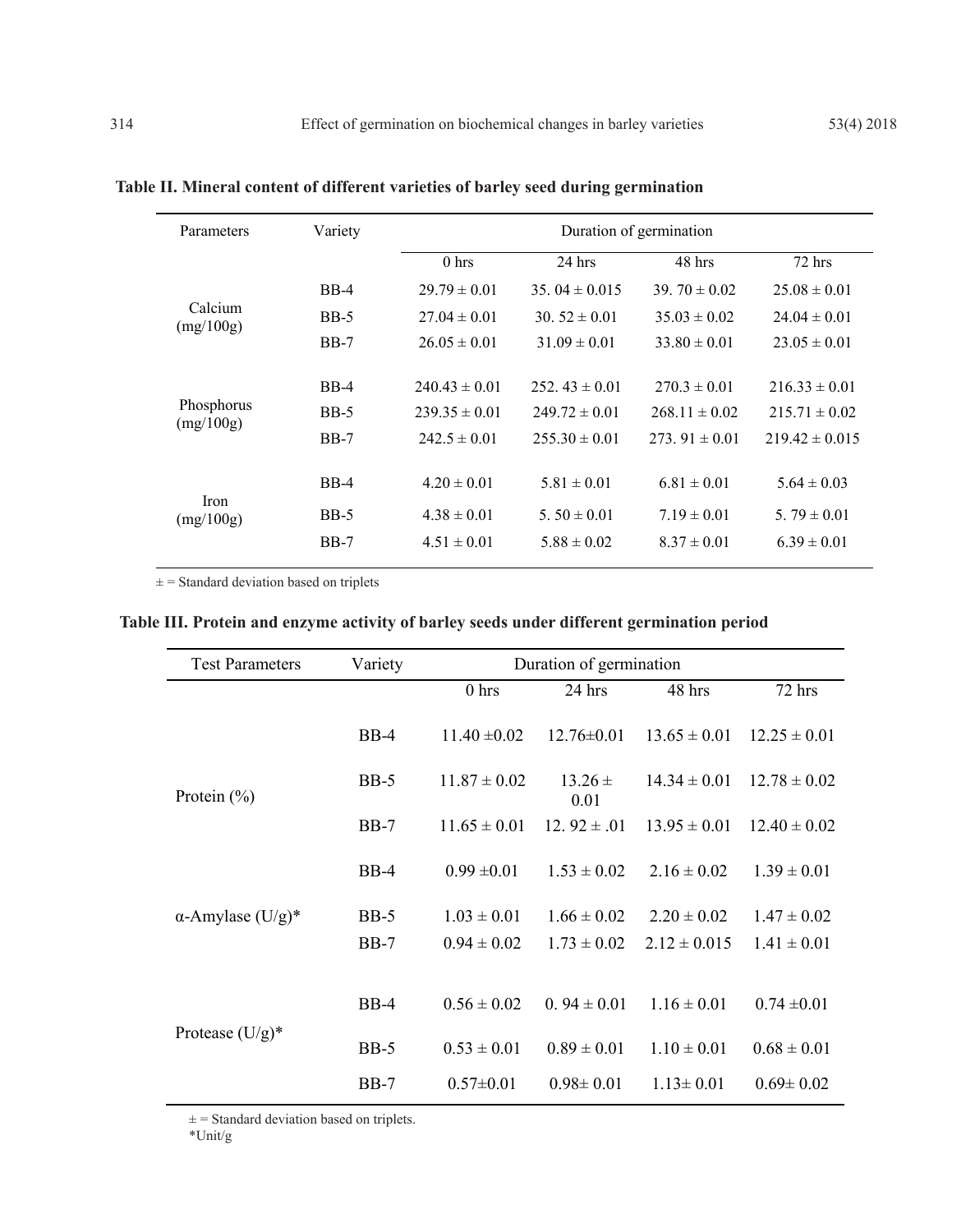| <b>Test Parameters</b> | Variety     | Duration of germination |                  |                  |                  |  |  |  |
|------------------------|-------------|-------------------------|------------------|------------------|------------------|--|--|--|
|                        |             | 0 <sub>hrs</sub>        | 24 hrs           | 48 hrs           | 72 hrs           |  |  |  |
|                        | $BB-4$      | $59.59 \pm 0.01$        | $39.18 \pm 0.01$ | $24.83 \pm 0.01$ | $16.08 \pm 0.02$ |  |  |  |
| Starch $(\%)$          | $BB-5$      | $60.54 \pm 0.01$        | $37.67 \pm 0.02$ | $23.47 \pm 0.02$ | $15.81 \pm 0.02$ |  |  |  |
|                        | $BB-7$      | $62.64 \pm 0.01$        | $38.65 \pm 0.01$ | $24.67 \pm 0.02$ | $16.01 \pm 0.01$ |  |  |  |
|                        | <b>BB-4</b> | $3.43 \pm 0.01$         | $6.09 \pm 0.02$  | $8.70 \pm 0.01$  | $11.16 \pm 0.01$ |  |  |  |
| Total sugar $(\% )$    | <b>BB-5</b> | $3.70 \pm 0.01$         | $6.56 \pm 0.02$  | $10.92 \pm 0.01$ | $12.58 \pm 0.01$ |  |  |  |
|                        | $BB-7$      | $4.27 \pm 0.01$         | $7.14 \pm 0.02$  | $9.29 \pm 0.01$  | $11.94 \pm 0.01$ |  |  |  |
|                        | $BB-4$      | $1.19 \pm 0.01$         | $1.44 \pm 0.02$  | $1.67 \pm 0.01$  | $1.98 \pm 0.02$  |  |  |  |
| Reducing sugar (%)     | <b>BB-5</b> | $1.14 \pm 0.02$         | $1.36 \pm 0.02$  | $1.58 \pm 0.01$  | $2.00 \pm 0.02$  |  |  |  |
|                        | <b>BB-7</b> | $1.10 \pm 0.01$         | $1.34 \pm 0.01$  | $1.57 \pm 0.02$  | $1.97 \pm 0.01$  |  |  |  |

**Table IV. Starch, total sugar and reducing sugar content of barley seeds during different germinating period**

 $\pm$  = Standard deviation based on triplets

germination and 41.68 in BB-7 at 72 hours of germination. Mubarak A.E. (2004) observed the Iron content of in the range of 8.0 - 9.70 mg/100 gm in mungbean seeds which was closely related to this study.

Protein contents and enzyme activity of Barley seed under different germination conditions were summarized in the Table III. During different germination period, the gradual increase of protein content was observed. The highest protein content was 11.87% for BB-5. Compared to non germinated state (0 hours), the maximum increase of protein was 20.81% in BB-5 followed by BB-4 and BB-7 varieties which was then decreased after 72 hours of germination. Lowest protein content was found to be 12.40% while the decreased was 6.44% after 72 hrs.

Results showed that protein content increased at 24 and 48 hours of germination and then decreased with the progress of germination which was in accord with the results of Rahman *et al.* (2007) and Rupa *et al*. (2018). During

different germination period, the highest α-amylase activity was found for BB-5 (2.20 unit/g) and but the tremendous increase was 125.53% in BB-7 followed by BB-4 and BB-5.Then amylase activity was decreased after 72 hours of germination and the maximum decrease was 50.0% for BB-7. The results are in agreement with Liza *et al.*  $(2010)$  who reported that the  $\alpha$ -amylase activities increased at 24 and 48 hours of germination in chickpea and then decreased drastically from 72 hours.

The highest protease activity 1.16 unit/g was found at 48 hours in BB-4 among three high yielding barley varieties while the protease activity decreased drastically at 72 hours due to germination. In this regard, the maximum increase of protease activity was found 107.55% for BB-5 at 48 hours while the protease activity was decreased maximum  $32.14\%$  (0.74 unit/g) after 72 hours germination. According to Rahman *et al*. (2007), the protease activity of mungbean increased tremendously from 131% to 161% at 24 hours of germination and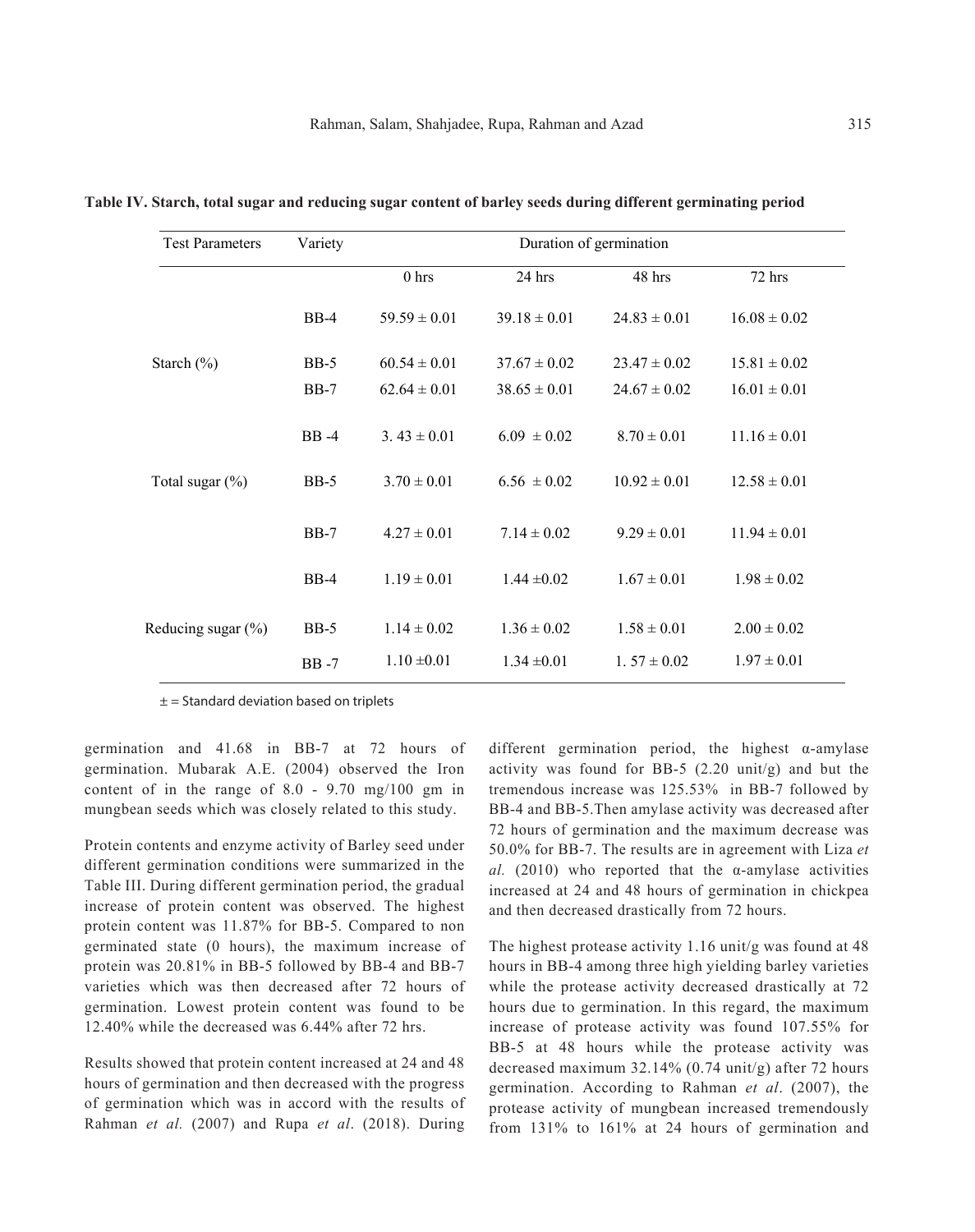thereafter decreased, supports the above mentioned results. Rahman *et al*. (2007) showed that α-amylase and protease activity of mungbeans increased at 24 hours of germination and then decreased gradually. Those above observation were similar with the present research.

Results of starch, total sugar and reducing sugar content of barley seed during different germinating period were shown in Table IV.

It was observed that due to germination, starch content of three Barley varieties decreased gradually from 24 to 72 hours. The decrease content of starch was 16.08% whereas the percent was 73.02% found in BB-4 followed by BB-5 and BB-7 at 72 hours of germination. Results are available that starch content decreased with the time progress of germination which is in accord with the result of Kashem *et al.* (1995) and Tuna *et al*. (2017).

The changes of total sugar and free sugar contents of barley seed were shown in Table IV. From the data it was observed that total sugar and free sugar contents were also increased gradually from 24 to 72 hours of germination. The highest total sugar content was 12.58% for BB-5 and lowest content was 11.94% for BB-7 while the maximum increase of was 240.0% in BB-5 followed by BB-4 and BB-7 varieties.

 A similar trend in sugar content of maize seeds during germination has been observed. It was observed that during germination, reducing sugar content increased gradually from 24 to 72 hours of germination. The varieties BB-4, BB-5 and BB-7 showed the increases in reducing sugar 1.98%, 2.00% and 1.97% respectively at 72 hours of germination. The maximum increase of reducing sugar content was 79.09% in BB-7 followed by BB-5 and BB-4 varieties. Results are available that reducing sugar content increased with the period of germination which is in accord with the result of Kashem *et al.* (1995) and Tuna *et al*. (2017).

## **Conclusion**

As one of the first cultivated cereals, barley is fairly suitable for further research because of its short life cycle and physiological characteristics. This study results demonstrated that barley is a cereal products containing higher nutritional values and easy to use to germinate. Barley , a minor crop, could be emerged as a

major one because of its nutritional value. Agriculture scientist of Bangladesh could play an important role in enhancing the production of germinated barley together with food items made from it which in turn would contribute to food security as well as earning foreign currency.

#### **Acknowledgement**

Authors wish to thank BCSIR and the Department of Biotechnology and Genetic Engineering, Islami University, Kushtia for giving the chance to complete the research work at Food Enzymology Section, IFST, BCSIR, Dhaka-1205.

# **Reference**

- Agro-stats (2010), World barley production consumption and stocks. www.agrostats. com/ world statistics/world barley html.
- Ali PS, Malek PM, Jahan PK and Salamtullah DK (1992), Nutrient value of country food, Institute of Food Science and Technology, pp 2-30.
- Anonymous (1976), Manual of Laboratory Techniques, National Institute of Nutrition, Indian Council of Medical Research, Hyderabad - 500007, India, pp 3-5.
- Baik BK and Ullrich SE (2008), Barley for food characteristics, improvement and renewed interest, *J. Cereal Science* **48**: 233-242. DOI: org/10. 1016/j.jcs.2008.02.002
- Billings T (1998), On Fermented Foods http://living-foods.com.
- Edeogu CO, Ezeonu FC, Okaka ANC, Ekuma CE and EIom SO (2007), Proximate Compositions of Staple Food Crops in Ebonyi State, South Eastern Nigeria, *Int. J. Biotechnol. Biochem.***1**: 1-8.

FAO (2007), http://www.fao.org.

Sharma P and Gujral HS (2010), Milling behavior of hulled barley and its thermal and pasting properties, *J. Food Eng.* **97**: 329-334. DOI: org/10.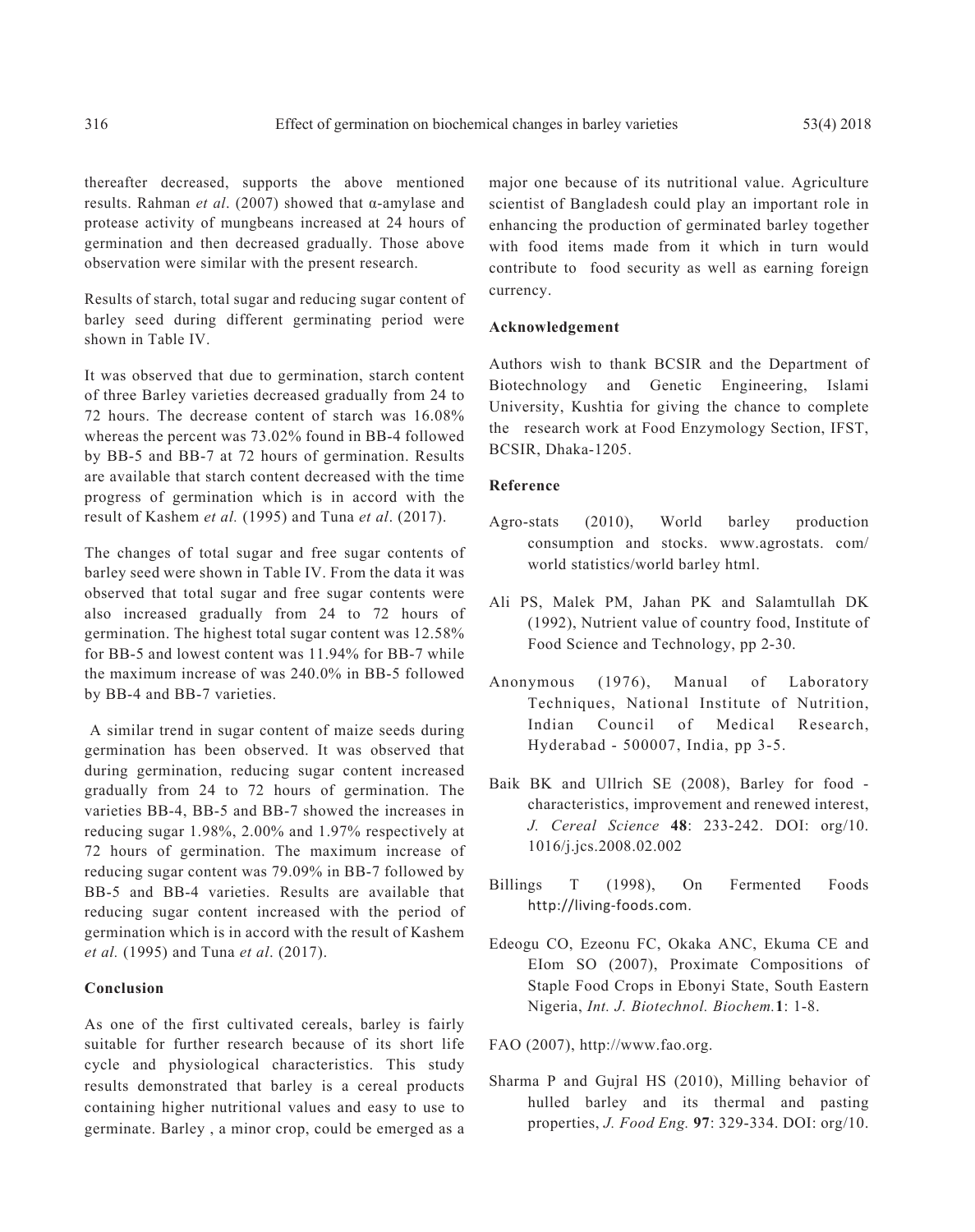1016/j.jfoodeng.2009.10.025V

- Fairbairn SL, Patience JF, Classen HL and Zijlstra RT (1999), The energy content of barley fed to growing pigs: characterizing the nature of its variability and developing prediction equations for its estimation, *J. Anim. Sci*. **6**: 1502-1512.
- FAOSTAT (1993-2002), Statistics database. Online: Subset Production within Agriculture database. Available at http://apps.fao.org.
- FAO and FAOSTAT (1993-2002), Statistics database, Online: Subset Production within Agriculture database http://apps.fao.org
- Finnie C and Svensson B (2009), Barley Seed Proteomics from Spots to Structures, *J. Pro*. **72**: 315-324. DOI: org/10.1016/j.jprot.2008.12.001
- Ibukun EO (2008), Effect of prolonged parboiling duration on proximate composition of rice, *Sci. Res. Ess*. **3**(7): 323-325.
- Ijabadeniyi AO and Adebolu TT (2005), The effect of processing methods on the nutritional properties of ogi produced from three maize varieties, *J. Food Agric.and Environ*. **3**: 108-109.
- Jayaraman J (1981), Laboratory Manual in Bio-chemistry, Wiley Eastern Ltd., New Delhi, India.
- Kamal MEY**,** El-Fishawy FAEK, Ramadan ESAN, Asmaa M and Rahman AE (2013), Nutritional Assessment of Barley, Talbina and Their Germinated Products, *Food Sci. &Tech Dept, Faculty of Agric., Assiut Uni, Assiut, Egypt Frontiers in Science* **3**(2): 56-65. DOI: 10.5923/ j.fs.20130302.02
- Kashem AM, Sultana N, Samanta C and Kamal AMA (1995), Starch, Sugar, Amylase and Invertase activity in the Germination Seeds of Modern Wheat Varieties, *J.Natn.Sci.Coun.SriLanka*., **23**(2): 55-60.
- Liza SSR, Rahman SMB, Shahjadee UF, Rahman MM, and Uddin MN (2010), Enzyme activity of chickpea during germination, *Ban. J. Life Sci*. **22**(1): 43 - 47.
- Mahdy EL and Sebaiy EL (1983), Changes in carbohydrates of germinating fenugreek seeds (Trigonellafoenumgraecum L.), *J. Sci. food Agri.*  **34**(9): 951-956. DOI: org/10.1002/jsfa. 2740340909
- Mahadevan A and Sridhar R (1982), Methods of physiological plant pathology, 2nd Ed., Sivakasi publication, Madras, India, p 316.
- Millerd A and Thomson J (1975), Storage protein of legume seeds: Proteins of legume seeds: Potential for change, CSIRO Div. of Plant Industry Genetics Report **3**: 58-68.
- Mubarak AE (2005), Nutritional composition and antinutritional factors of mung bean seeds (*Phaseolus aureus*) as affected by some home traditional processes, *Food Chem.* **89**: 489-495. DOI: org/10.1016/j.foodchem.2004.01.007
- Pins JJ and Kaur H ( 2006), A review of the effects of barley beta-glucan on cardiovascular and diabetic risk, *J Cereal Foods World* **51**: 8
- Potter NN and Hotchkiss JH (1996), Food Science, 5<sup>th</sup> Ed., International Thomson Publishing, pp 382-391.
- Rupa AZ, Sarker P, Rahman MM, Shahjadee UF, Rahman MM and Rahman MM (2018), Study of the effect of germination and the stability of the enzymes of different varieties of *Zea mays* L. seed, *Food Res.* **2**(1): 78-81.
- Rahman MM, Banu LA, Rahman MM and Shahjadee UF (2007), Changes of the Enzymes Activity during Germination of Different Mung bean Varieties. *Ban. J. Sci. Ind. Res*. **42**(2): 213-216. DOI: org/10. 3329/bjsir.v42i2.474